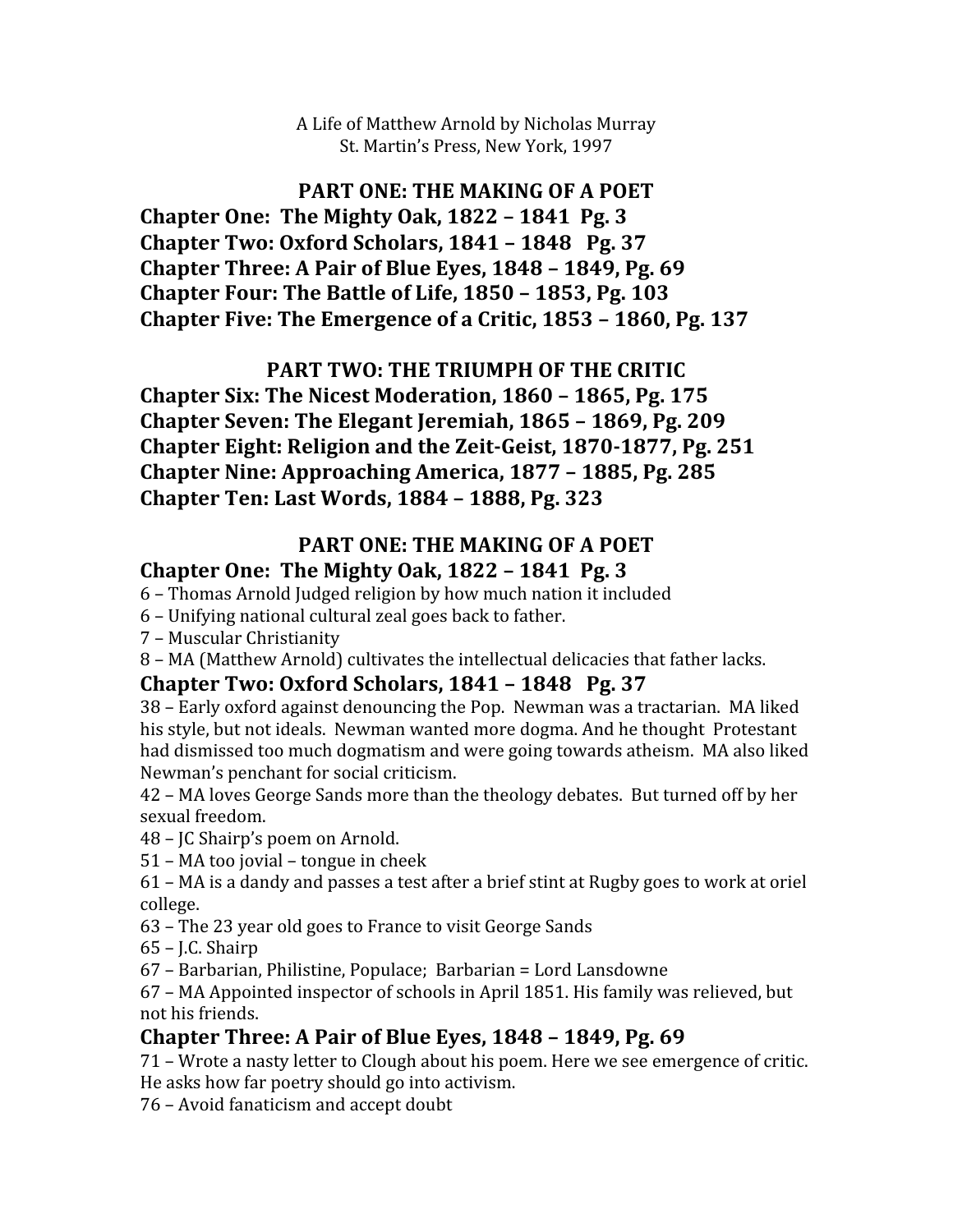- 80
–
MA
prized
sincerity
in
poetry
–
Anti‐Abstraction
- 84
–
Marguerite
poems
fail
due
to
not
fitting
formula
- 86
–
Daver
beach
comes
after
Marguerite,
on
honeymoon

88
–
Clough
resigns
rather
than
sign
statements
of
belief
and
MA
dislikes
his
poetry again.

- 89
–
Poems
must
have
a
certain
idea
of
the
world.
- 91
–
Family
surprised
by
the
seriousness
of
first
publication
- 94
–
Poem
as
essay
or
passion?
- 96 Are we fragments? Don't resent those who point out transience and big attack
- on
MA's
Faux
profundity.
- 98
–
Pretty
words
about
failure
at
self‐denial
- 99
–
A
dig
at
English
men
and
women

### **Chapter
Four:
The
Battle
of
Life,
1850
–
1853,
Pg.
103**

- 103
–
Descriptions
of
the
future
Mrs.
Arnold
- 104
–
Swipe
at
Flu
- 105
–
Start
to
criticize
Byron
and
romantics

106
–
Early
estimates
of
later
rival
–
the
younger
Newman
–
Scion
of
Sr.
Tractarian.

IN
the
book
–
Lovely
comical
statement
on
religion.

- 107
–
Faded
Leaves
records,
roadblocks
on
the
way
to
getting
Fanny
Lucy
- 110
–
All
getting
married
but
MA.

Obedience
to
inner
life.
- 113
–
At
25
–
good
bye
to
youth
- 114
–
Trying
to
stay
close
to
K
and
rejecting
modern
lit
for
the
poet
in
current
affairs are
"quite
historical."

Inspector
job
starts
- 117
–
The
writing
of
Dover
Beach
and
contrasts
doubtful
and
melancholy
poetry with
confident
prose
- 117
–
MA
was
a
church
attender

His
prose
is
upbeat
and
poems
dower.

- 118
–
Monastery,
father
hated
Catholicism
- 119
–
School
inspector
job
described
- 120
–
Fitch
o
MA
and
schools
–
Buy
this
book
- 123
–
The
poet
is
less
than
his
themes
- 123
–
Write
of
the
death
of
youth
- 125
–
Though
humbuggy,
MA
loved
local
folks.
- MA loves of simple folks and patron saint of intellectuals with day jobs.

126
–
Chastizing
schools
that
charge
poor
folks
money
and
Welsh
language
schools.

The
government
is
to
unify
us.

126
–
Anti‐multiculturalism,
don't
teach
welsch

- 127
–
Schools
unite
and
must
include
the
poor
- 127
–
Modern
poems
should
not
be
flowery,
but
have
good
content.
- 129
–
Empedocles
loses
his
heart
for
head;
This
could
be
a
metaphor
for
MA
going
to
- work
and
losing
his
heart.

But,
MA,
of
course,
perseveres.
- 132
–
No
time
to
read!

133
–
Lovely
erotic
feelings
towards
Clough.

Good
lines
to
explain
fatigue
from work.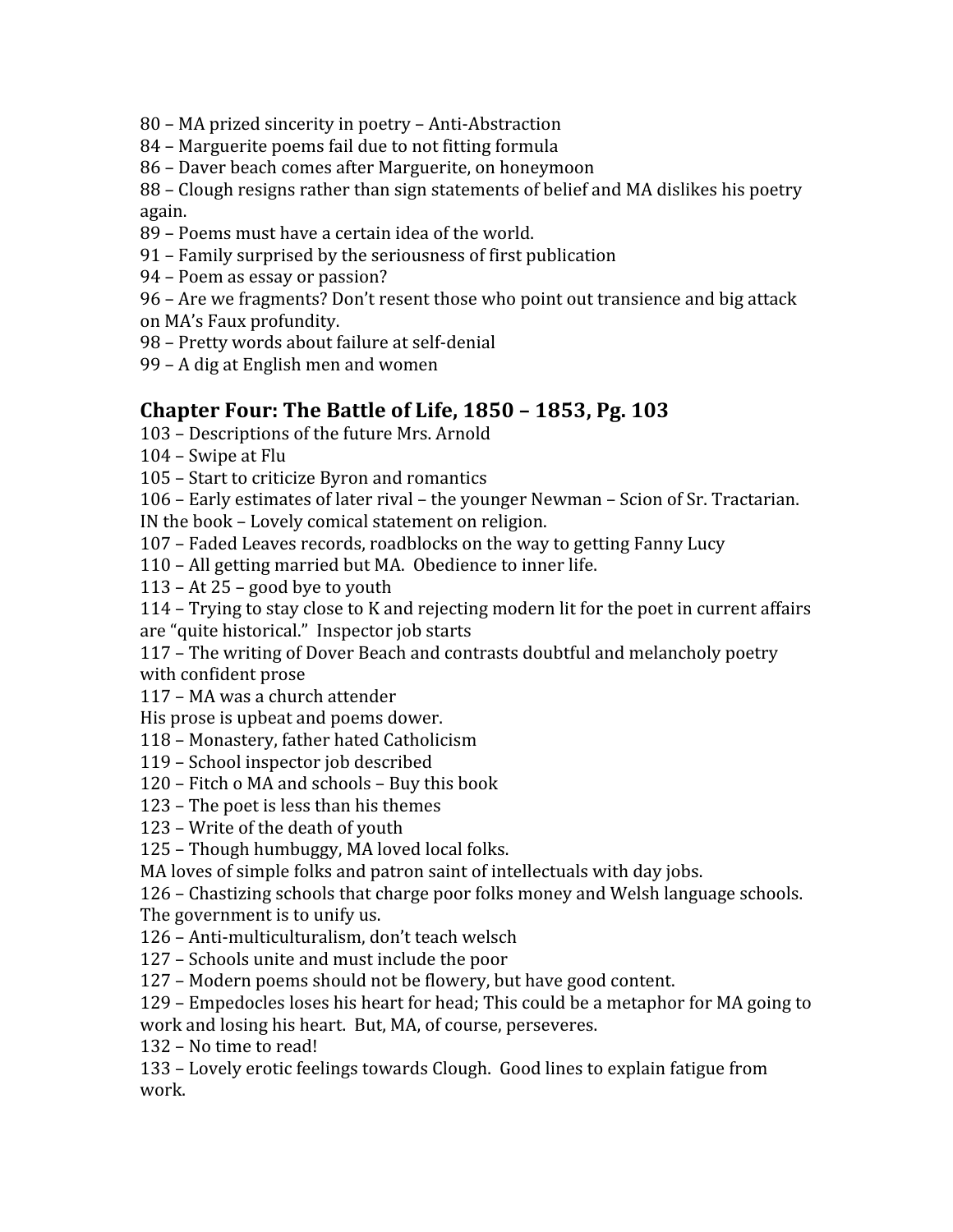134 Clough's poor reaction to the poetry; refers to the public mind. IC Shairp dislikes
the
poem's
despair.

134
–
Sexist.

134
–
JC
Shairp
says
MA
disowns
man's
feelings
and
they
disown
his
poetry.

If
there is
nothing
but
blank
dejection,
why
write
it?

IN THE BOOK: MA argues that literature should unite us. That is the Bible and Homer,
so
e
will
have
a
common
language.

Did
you
read
Homer
in
School?

It
was
in a collection of books. Teach of its glory put it in the context of western civ. The best that has been thought and said, (I recognize that as a classic Arnold line). We have enough media disintegration and noise. Were I President I would make the whole notion read Homer and the Iliad together. I wouldn't do literature that will be forgotten. Do greats like Matthew Arnold., who tie us to our cultural heritage. Put the greats in great works. In the context of our often artistically great culture and evolving
civilization.

135
–
1853
writing
great
poetry.

Married
in
1851,
right?

# **Chapter
Five:
The
Emergence
of
a
Critic,
1853
–
1860,
Pg.
137**

- 139
–
Sohrab
and
Rustum
re‐enacts
MA's
being
overshadowed
by
his
father.
- 141
–
Poetry
should
ennoble
us.
- 142
Empedocles
withdrawn
from
1853
–
1867
- 143
–
Art
is
better
than
we
are
- 148
–
Inspecting
load
detailed
- 149
–
Sexist
again!
- 151
–
Happy
with
family
- 152
–
His
love
of
a
library
/
and
Athenaeum
Club
- 153
–
Driven
to
another
library
- 156
–
Two
innovations
as
Oxford
Poetry
Professor
–
1)
Lecturing
in
English
- 157
–
Father
would
have
been
happy
- 157
–
He
notes
poet's
death
dates

158 – MA would hate post-modernism. His criticism and poetry didn't mesh. He's a conservative
radical.

1857
publishes
Merope.

163
–
He
likes
wine
/
7
years
into
their
marriage
they
still
don't
have
a
steady
home. 168
–
Ala
J.
S.
Mill's
on
Liberty,
the
State
helps,
but
individuals
create
cultural energy.

170
‐

MA
gets
essay
style
form
fther
and
entered
military
drill.

The
names
of
his children
listed

## **PART TWO: THE TRIUMPH OF THE CRITIC Chapter
Six:
The
Nicest
Moderation,
1860
–
1865,
Pg.
175**

176
–
MA
loves
Napoleon
and
worries
about
America

177
–
"I
have
never
read
of
any
democracy
which
truly
succeeded
except
by entering into that alliance with the best intelligence and virtue within itself and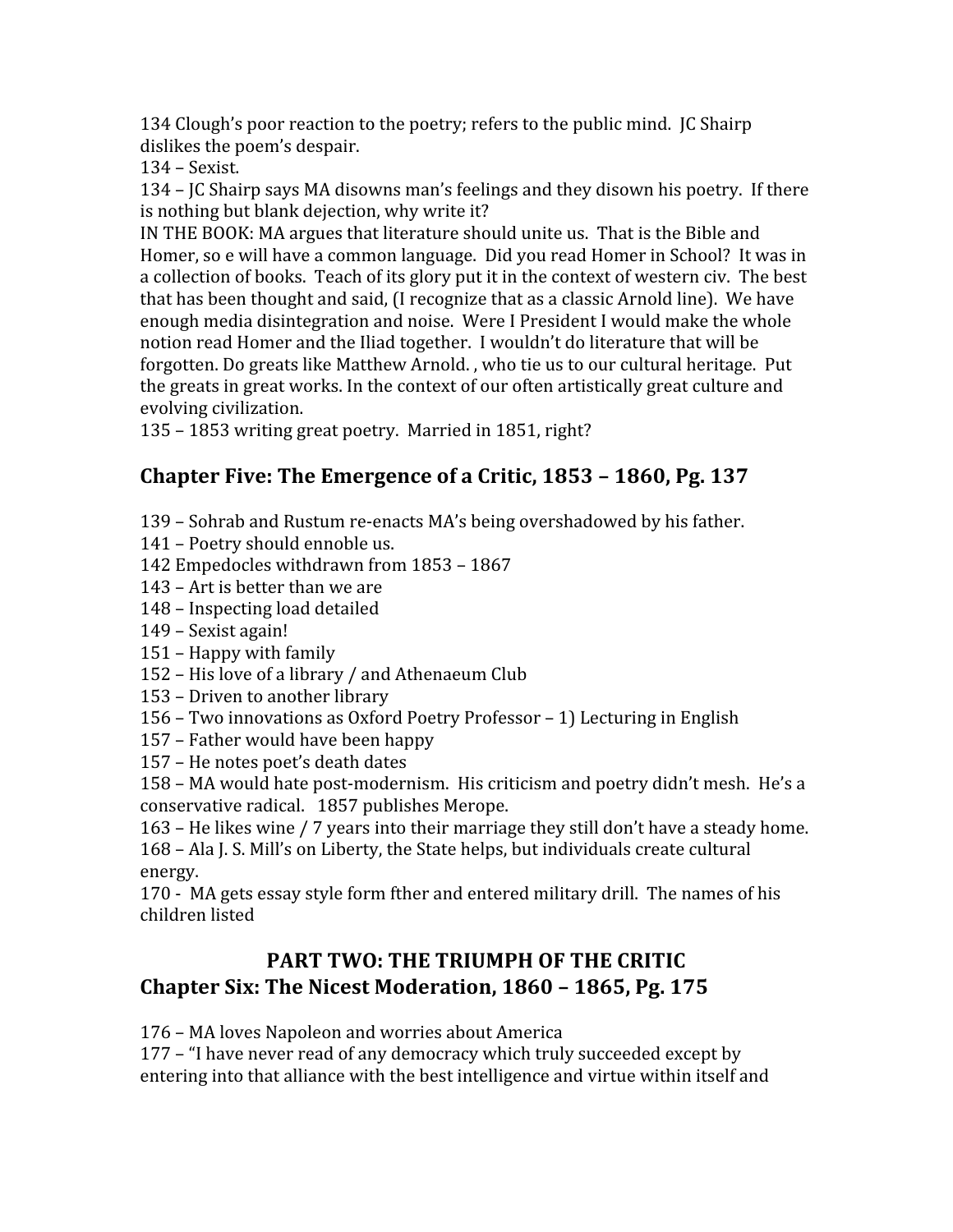submitting to that guidance from which autocratic and oligarchic governments managed
to
get
on
without."

- 179
–
Tensions
with
Tennyson
(whose
success
he
may
resent)
- 180
–
183
–
Translation
of
Homer
- 184
–
Birth
of
Nelly
and
MA
pushing
himself

185
–
The
Middle
Class
wanted
Laissez
faire;
MA
began
working
against
this
with his
Ed
in
France
book

- 186
–
Democracy
affirms
our
essence
- 186
–
Great
summary
of
doctrine
- 187
–
K's
despair
–
she
adopted
dead
Willy's
children
- 188
–
People
know
him
as
his
father's
son,
but
the
change
is
beginning.

189
–
"After
all,
one
likes
one's
own
family
about
one
better
than
anything
in
the world."

- 193
–
Attack
on
payment
by
results
as
an
ed
policy
- 194
–
Fighting
for
the
poor
- 197
–
Flue
works
hard
- 197
–
8
MA
on
Stanley's
biography
of
his
father
- 199
–
Again
listing
artists'
death
ages
- 200
–
Spirit
of
the
writing,
not
doctrine
is
important
- 202‐
Joy
at
having
an
audience
- 204
–
A
French
Eton

### **Chapter
Seven:
The
Elegant
Jeremiah,
1865
–
1869,
Pg.
209**

- 210
–
Essay
in
criticism
published
to
Henry
James'
delight
- 210
–
Wants
to
help
England
intellectually
- 211
–
Mocking
Bentham
- 216
–
Arnold's
father
also
liked
centrality
of
government
- 218
–
Culturist
analysis
- 219
–
MA
has
no
funds
- 221‐
Thysis
to
Clough
published
- 223
–
Garlan'd
Friendship
–
Last
Child,
#
6
born
- 225
–
Race
against
death
noted
on
44th
birthday
- 229
–
Celt
spirituality
can
reform
middle
class
philistinism.

His
book
helped
the
celt revival
happen
- 230
–
Bad
English
elements
come
from
the
Germans.

Celts
have
sweetness
and
light
- 230
–
He
considers
his
writing
natural
magic
- 231
–
Strong
statement
for
cultural
unity
- 232
–
Browning's
urging
led
to
Empedocles
getting
reprinted
- 234
–
Dover
Beach
is
NOT
about
Christianity's
fading,
but
uncertainty.
- 235
–
MA
loved
the
spoof
at
his
expense,
"Culture
and
its
enemies."
- 236
–
1868
–
Doubts
about
public
education
- 237
–
MA,
Carlyle
and
Democracy

238
–
MA
Breaks
his
tooth,
his
second
one.

Baby
Basil
is
ill
and
gets
Chamomile injections.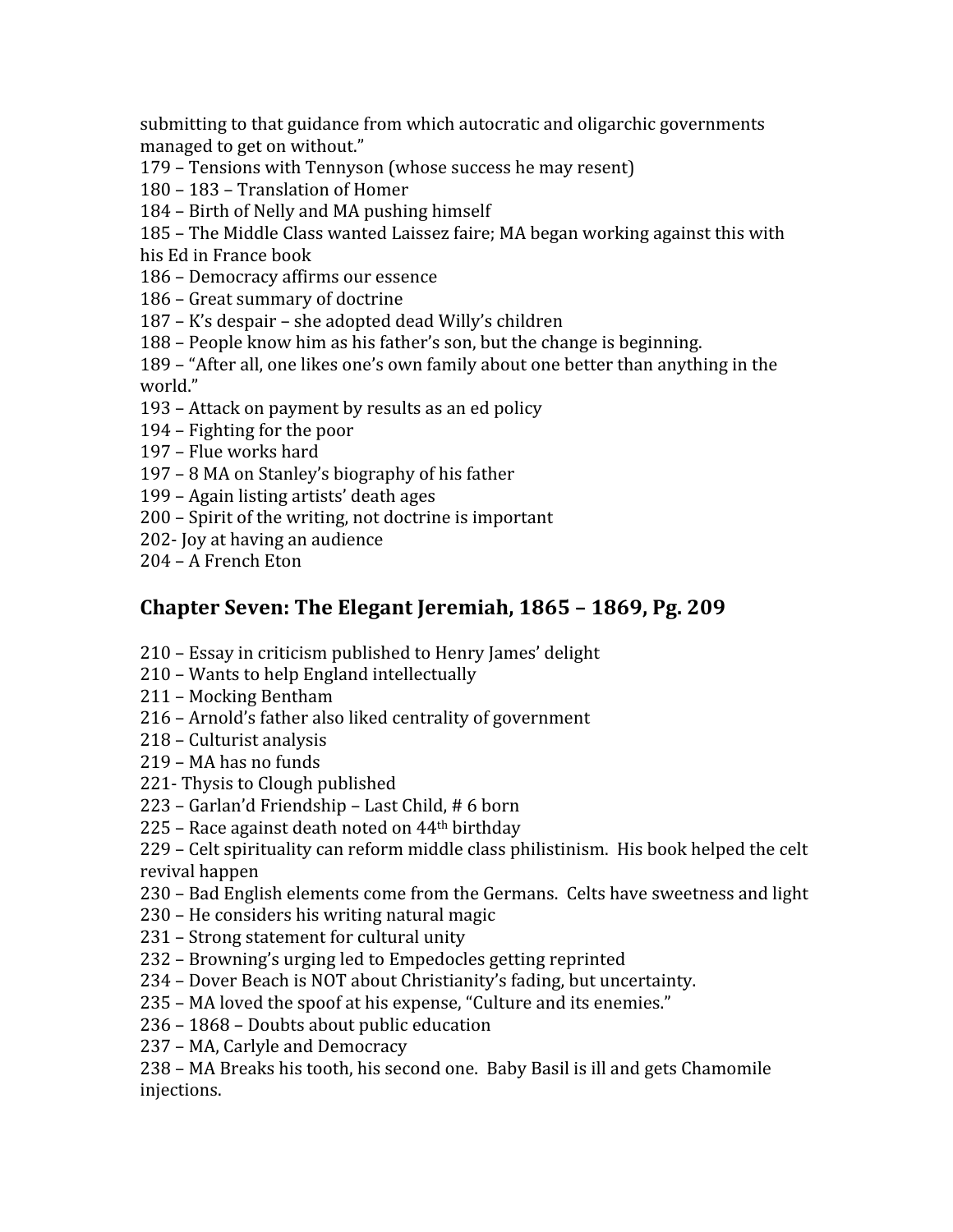Guide to all schools and universities on the continent.

239
–
Basil
Dies
–
MA
Thinks
of
death

The origin of the term Philistine and MA does like the unintellectual folks

241
–
Repression
statement

241
–
Thomas,
MA's
oldest
child,
dies

242
–
Death
thoughts

242
–
Culture
and
Anarchy
discussion
starts.

242
–
Culture
and
Anarchy
has
become
a
whipping
boy
for
elitest
backwards thought.

243
–
But,
a
few
pages
will
show
this
is
wrong,
for
movement,
against
old
ideas, inward.

Arnold
was
interested
in
what
culture
could
do,
not
its
dividing
us.
Culture
makes people
think
feely.

C&A is his secular prologue to his coming religious quest.

244
–
In
the
first
chapter,
"Sweetness
and
light,"
he
assins
4
clear
characteristics
to culture.

- 1) It
is
not
elitest
- 2) It is socially useful as it comes from the moral and social passion for doing good.
- 3) It
is
dynamic
and
not
static
(growing
and
becoming)
- 4) It
is
profoundly
democratic
and
inclusive.
Perfection
cannot
happen
while the
individual
remains
isolated.

The
men
of
culture
are
the
true
apostles
of
equality.

246
–
Here
we
get
Hellenism
and
Hebraism
for

the
first
time.

Hellenism
is spontaneity of consciousness; Hellenism is strictness of conscience.

249 – "My poems represent the spirit of the times" leter is June 4<sup>th</sup> of 1869

# Chapter Eight: Religion and the Zeit-Geist, 1870-1877, Pg. 251

251
–
252
Dover
Beach
does
not
mean
the
end
of
faith
or
religion
and
Arnold
spent the
1870s
on
this
topic.

252
–
Not
an
agnostic;
Arnold
was
a
believer
and
worshipper
–
after
his
own
fashion –
till
the
day
he
died.

253
–
He
is
still
good
at
sports

253
–
254
MA
still
couldn't
get
a
promotion.

He
didn't
mind
so
much,
but
Flu wanted it. And they inherited 2,000 lbs and paid off their debts.

254
–
This
was
the
only
unhappy
spot
in
their
marriage,
mondy.

She
had
been brought
up
wealthy
and
didn't
like
to
struggle.

MA
never
made
more
with
writing than
he
did
as
inspector.

Also,
she
never
read
Emerson
and
didn't
like
controversy. May
1870
St.
Paul
and
Protestantism
was
published.

255
–
Herein
he
provides
his
definition
of
God
which
caused
a
stir
and
was
repeated in
Literature
and
Dogma
(1873),
"That
stream
of
tendency
by
which
all
things
seek to fulfill the law of their being."

Arnold
said
the
Church
of
England
was
right
to
keep
out
the
Puritans
in
the
1660s, as
they
were
restricted.

But,
now
they
should
let
them
in.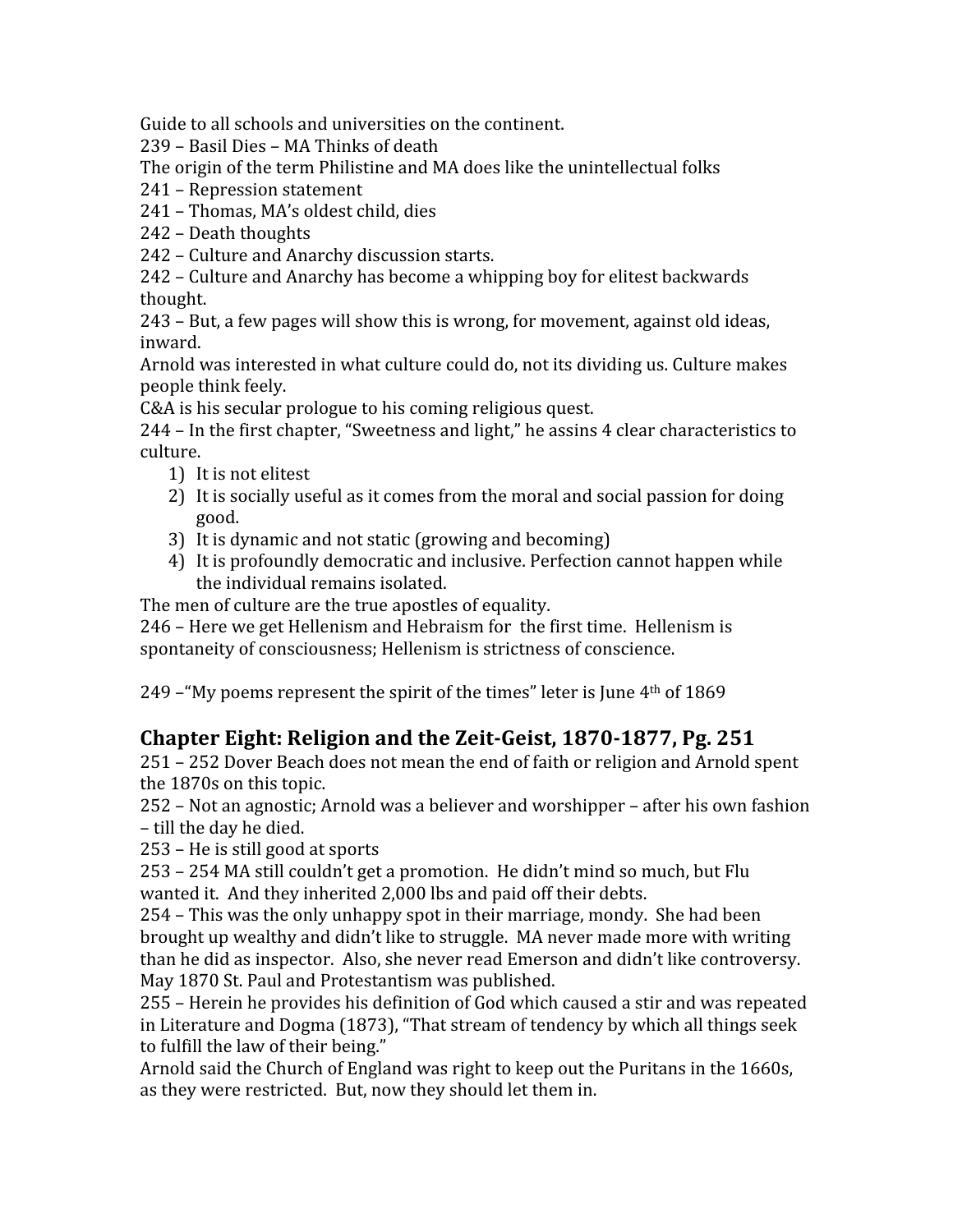BILDUNG

256
–
He
wanted
Catholics
in
too,
but
said
it
would
not
happen
in
his
day.

Edward
Miall
represented
too
much
Hebraism
(as
a
non‐conformist),
John
Stuart Mill, too much Hellenism. Our only real perfection is in totality.

257
–
Though
given
another
award
by
Oxford,
he
still
had
money
problems.

258
–
His
satirical
Arminus
letters
were
collected
as
Friendship's
Garland.

260
–
His
Brother
in
Law's
1870
Education
Act,
William
Forster,
included
inspection of
Catholic
schools.

261
–
He
turned
down
the
editorship
of
Fraser's
magazine
because
it
would
take
too much
time.

And,
he
got
a
nicer
inspectorship
district.

He,
though,
regretted
the
people
and
districts
he
would
no
longer
see.

262
–
Piglets
escape
his
pen
and
the
whole
family
chases
them
with
much
laughter.

263
–
MA's
cats
are
named
Blacky
and
Atossa

Arnold
didn't
like
Islam
or
the
Koran.

264
–
He
became
a
frequent
target
of
satirists

265
–
A
third
of
Arnold's
children
die,
Budge,
the
fat,
16
year
old.

266
–
He
wrote
a
book,
A
Bible‐Reading
for
Schools

MA's hair never went white, he called it a "perpetual miracle."

In
1873,
his
most
controversial
book,
Lit
and
Dogma.

267
–
Collections
of
sermons
sold
very
well.

Lit and Dogma argued that Christianity could only survive if it ettisoned false dogmas.
The
middle
class
were
bible
readers,
but
the
lower
classes
were abandoning
it.

268
–
Rather
than
miracles,
he
wished
to
base
in
on
intellectual
grounds.

All religion is about morality. Marlity touched by emotion. He rejected meracles as fairy
tales.

269
–
Literary
critics
were
the
right
persons
to
interpret
the
Bible
as
poetry.

271
–
MA
moves
to
his
last
home,
in
the
country.

Less
expensive
but
still
too expensive.

He
has
two
dogs.
Kaiser
and
later
max.

272
–
Things
are
beautiful,
despite
clouds
inside
and
out,
to
be
felt
to
the
end.

272
–
Arnold
argues
"the
facts
and
history
of
religion"
should
be
in
the
curriculum. 1873
–
His
mother
died
at
82.

273
–
The
Arnold's
were
stoic
in
the
face
of
death.

Fan
was
shaken.

1874
–
Gladstone
gives
way
to
Disraeli.

MA
hoped
the
losing
liberals
would
distance
themselves
from
the
Dissenters.

279
–
MA
argued
that
Ireland
should
have
a
Catholic
University.

280
–
In
defense
of
the
Church
of
England
he
calls
it
a
great
national
society
for
the promotion
of
goodness.

281
–
but
he
denounced
its
classism.

282
–
MA
never
really
took
the
dissenter's
complaints
as
seriously
as
he
might. George
Sand
dies.

His
son
Dick
had
run
up
gambling
debts.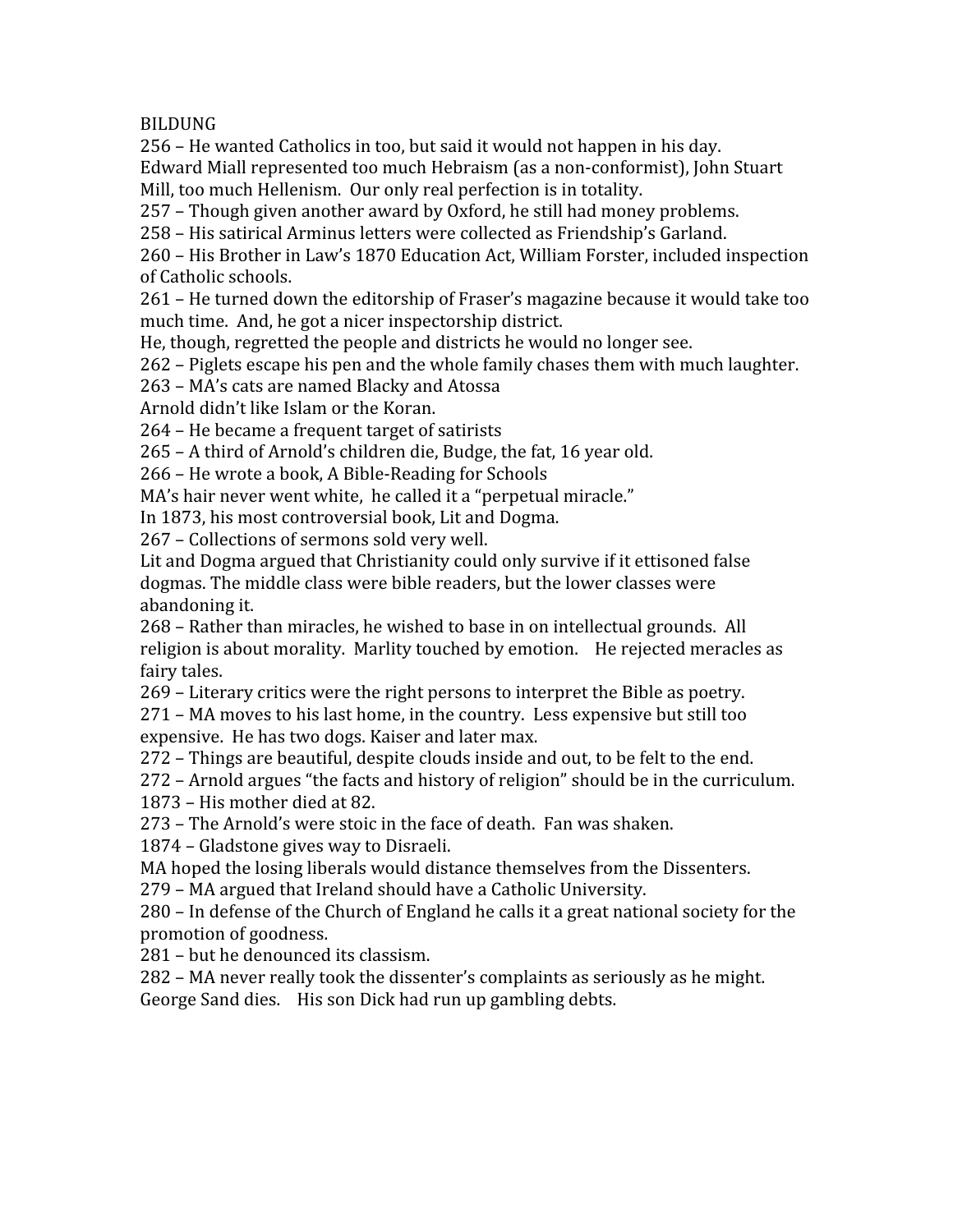# **Chapter
Nine:
Approaching
America,
1877
–
1885,
Pg.
285**

285
–
In
1877
Arnold
cst
his
vote
for
JC
Shairp
as
professor
of
Poetry.

286
–
Dick
to
go
to
Australia.

288
–
MA
loves
equality
but
not
socialism
or
communism
because
they
are
"content with too low and material a standard of well-being."

289
–
Brother
Edward
died.

290
–
He
thought
if
the
dissenters
really
cared
about
justice,
they'd
take
up
the
Irish cause.
But
they
hated
the
Catholics.

291
–
MA
called
for
a
public
school
for
the
middle
clsses
or
a
universal
system
of Stat-supported secondary schools.

292
–
He
thought
his
rallying
for
public
school
more
important
than
a
poem
or essay.

293
–
Mixed
essays
comes
out

294
–
He
told
the
working
class
they
could
gain
from
a
system
of
middle
class education because that would give them a civilized class to move in to.

294
–
295
Beating
zulus
cheered
as
it
would
ad
to
the
"extension
of
the
Englishry
.
. its
spread
is
the
spread
of
future
civilization."

296
–
A
tide
of
low
culture
is
coming;
but
literature
will
always
keep
its
supremacy. Because it adds to the self-preservation in humanity.

297
–
Burke
too
conservative
for
MA.

But
he
respected
him
and
edited
a
volume
of his
writing
in
1881.

298
–
MA
went
to
America
to
pay
off
his
son
Dick's
gambling
debts.

301
–
MA
writes
Huxley
that
science
is
a
part
of
his
definition
of
culture.
The
phrase, the
best
that
has
been
known
and
said
in
the
world
includes
science.

304
–
MA's
view
on
the
Irish
question
was
not
that
Irish
should
be
given
their freedom, but that the British should be nicer to them. There was a blended national feeling
between
England
and
the
Welsh
and
Scots
and
Irish.

But
the
philistines would
not
budge.

305‐
26
year
old
Wilde
writes
MA.

He
later
mocks
him
by
saying,
"the
primary
aim of the critic is to see the object as it really is not."

306
–
Helps
get
Dick
a
job.

309
–
MA
did
"literature
and
science"
29
times
in
America.

It
was
Dick's
gambling and
ticket
to
Australia.

311
–
MA
tired
of
his
own
rhetoric.

312‐
Doesn't
wish
to
die
at
work.

313
–
Alcohol
consumption
habits.;
wine
adds
to
the
agreeableness
of
life.

313
–
Flu
read
all
his
works,
but
was
not
as
intellectual
as
Rothschild.

314‐
He
called
his
trip,
"the
invasion
of
America."

314
–
Get
lit
and
science
to
know
how
to
thing
and
feel.

Flue and Lucy left for America on 10/13/83. Via Staten Island entered on 10/22/83.

316
IN
THE
BOOK
–
"He
is
very
like
his
photographs
‐

tall
with
large
nose
and mouth,
brown
mutton
chop
whiskers
and
hair
almost
jet
black,
carefully
–
trimmed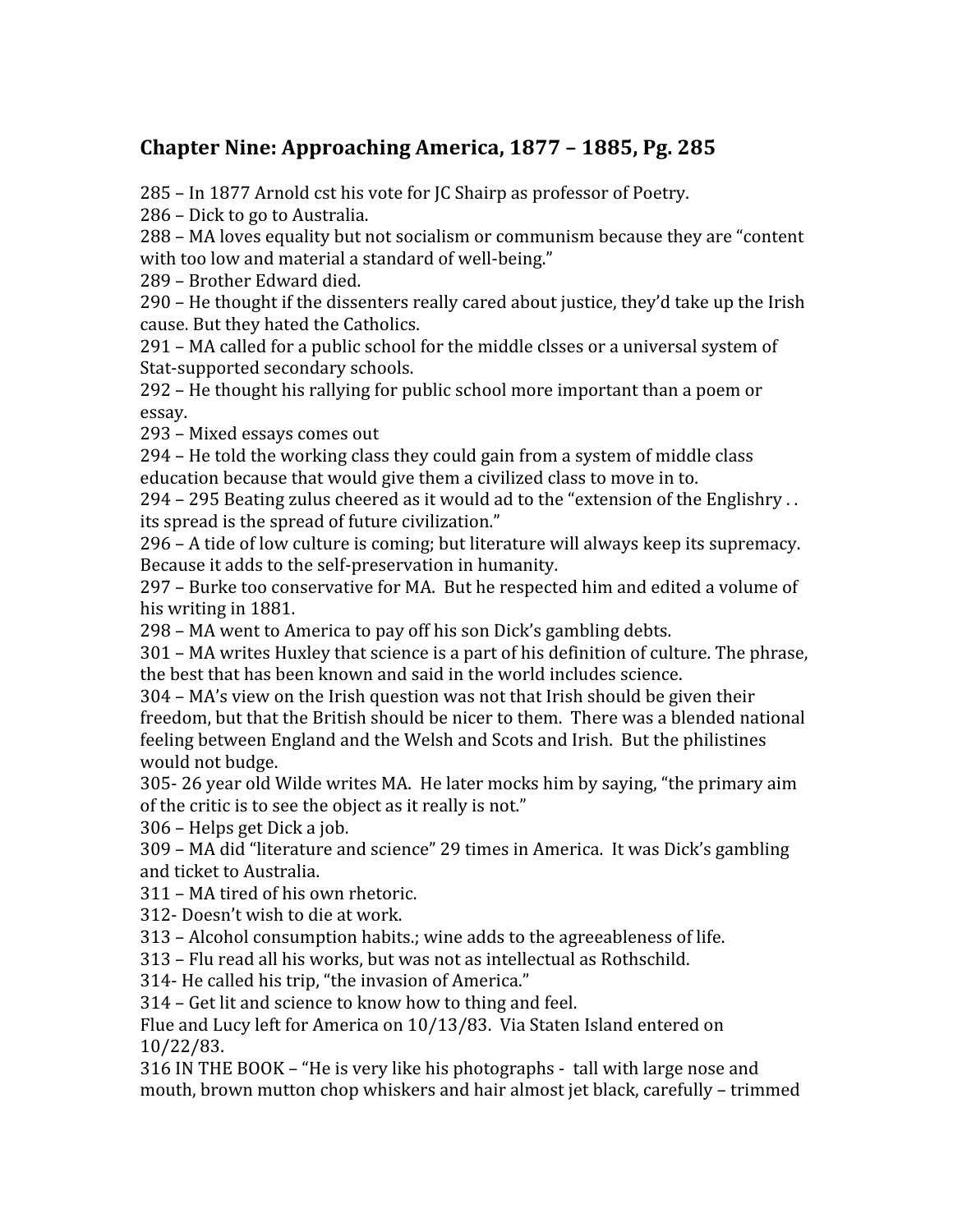and parted in the middle, and brushed smoothly over his broad, but not particularly lofty
forehead."

316
–
""For
there
are
few
Englishmen
who
are
more
read
in
the
United
States
or about whose personality more curiosity is felt."

317
–
Filty
lucre
and
MA
1st
speech
in
America.

318
–
Lectures
are
to
America
what
opera
is
to
Italy
and
Theater
to
France."

318
–
His
lecture
"numbers"
was
about
the
majority
not
always
being
right.

States are
saved
by
their
righteous
remnant."

320
–
Compliments
American
women
and
gets
some
favorable
press.

But
has
no time
to
meet
people.

Also,
does
poetry
readings
that
are
liked.

321
–
The
middle
class
in
America
are
happier.

322 – March 5<sup>th</sup>, he set sail for England.

# **Chapter
Ten:
Last
Words,
1884
–
1888,
Pg.
323**

324
–
Discourses
in
America
contains
the
three
lectures
he
gave
in
the
US.

Lucy found
a
New
York
lawyer
to
marry.

325
–
He
suggests
going
to
US
again
in
October,
to
see
daughter
and
make
money. He
didn't
go
until
May
of
1886.

325
–
His
religious
books
were
better
received
in
the
US,
where
folks
were
more progressive.

He
complained
that
the
reading
of
poetry
and
books
was
declining (ironically
due
to
papers
getting
better).

326
–
Literature
and
science
repeated
that
science
was
a
part
of
the
best
said,
but liberal arts were needed. (he based this on instinct and could not forsee today's literary theory eating literature as elitist from the inside).

326
–
Science
cannot
replace
humanism
of
literature:
Debates
Huxley
on
this

327
–
Lucy
marries
in
England.

328
–
MA's
poems
more
commercially
successful
than
his
prose.

329
–
He
compliments
Flu's
conversational
skills

Also
we
learn
more
of
dinner
party
talk
as
Lucy
loves
to
hear
of
them
in
letters. Tom's
son
married
Huxley's
daughter.
(reverse)

330
–
Shairp
dies.

- 331
–
In
November
1886sets
off
for
the
continent
to
study
schools
- 332
–
Flu
and
he
speak
of
politics.
- 333
–
ice
skating
- 334
–
Arnold
crying
over
his
pet
- 335
–
Off
to
America
again.

336
–
He
nurses
his
grandson
Fred.

337 - America is without savor or depth, says MA. He also hated the papers. He wept
again.

338
–
MA
cool
towards
English
lit
as
it
is
separate
from
Greek
lit.

339
–
MA
retires
and
his
position
on
payment
by
results
may
have
cost

him
his promotions.
He
spoke
of
his
empathy
with
teachers
and
the
Union.

To
the government
I
owe
nothing!

He
began.

339
–
Buy
me!
Reports
on
elementary
schools
1908